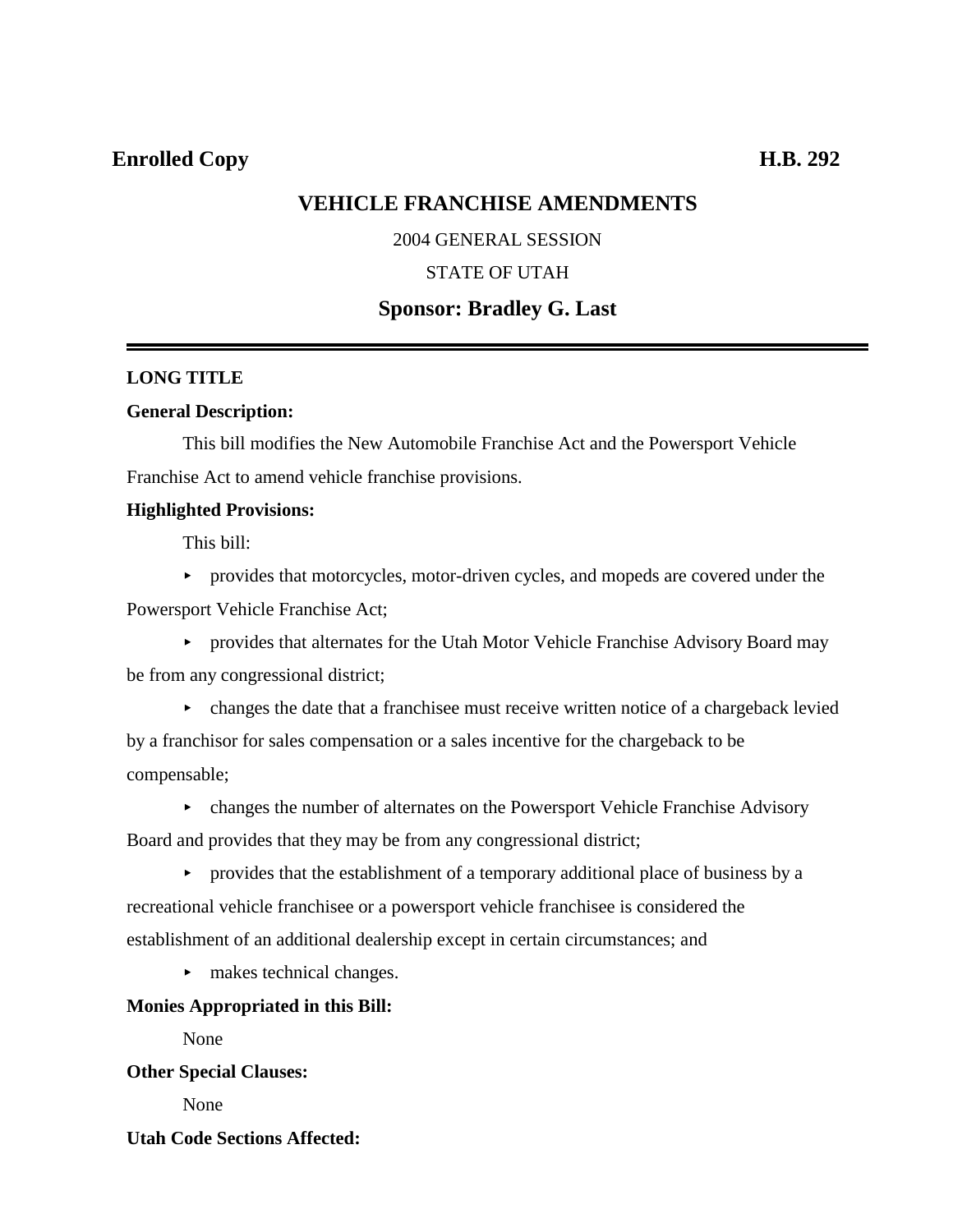## **H.B. 292 Enrolled Copy**

AMENDS:

**13-14-102**, as last amended by Chapter 68, Laws of Utah 2002

**13-14-103**, as last amended by Chapter 68, Laws of Utah 2002

**13-14-204**, as last amended by Chapter 162, Laws of Utah 1997

**13-14-302**, as last amended by Chapter 86, Laws of Utah 2000

**13-35-102**, as enacted by Chapter 234, Laws of Utah 2002

**13-35-103**, as last amended by Chapter 131, Laws of Utah 2003

**13-35-302**, as enacted by Chapter 234, Laws of Utah 2002

*Be it enacted by the Legislature of the state of Utah:*

Section 1. Section **13-14-102** is amended to read:

### **13-14-102. Definitions.**

As used in this chapter:

(1) "Affiliate" has the meaning set forth in Section 16-10a-102.

(2) "Board" means the Utah Motor Vehicle Franchise Advisory Board created in Section

13-14-103.

(3) "Dealership" means a site or location in this state:

(a) at which a franchisee conducts the business of a new motor vehicle dealer; and

(b) that is identified as a new motor vehicle dealer's principal place of business for licensing purposes under Section 41-3-204.

(4) "Department" means the Department of Commerce.

(5) "Executive director" means the executive director of the Department of Commerce.

(6) "Franchise" or "franchise agreement" means a written agreement, for a definite or indefinite period, in which:

(a) a person grants to another person a license to use a trade name, trademark, service mark, or related characteristic; and

(b) a community of interest exists in the marketing of new motor vehicles, new motor vehicle parts, and services related to the sale or lease of new motor vehicles at wholesale or retail.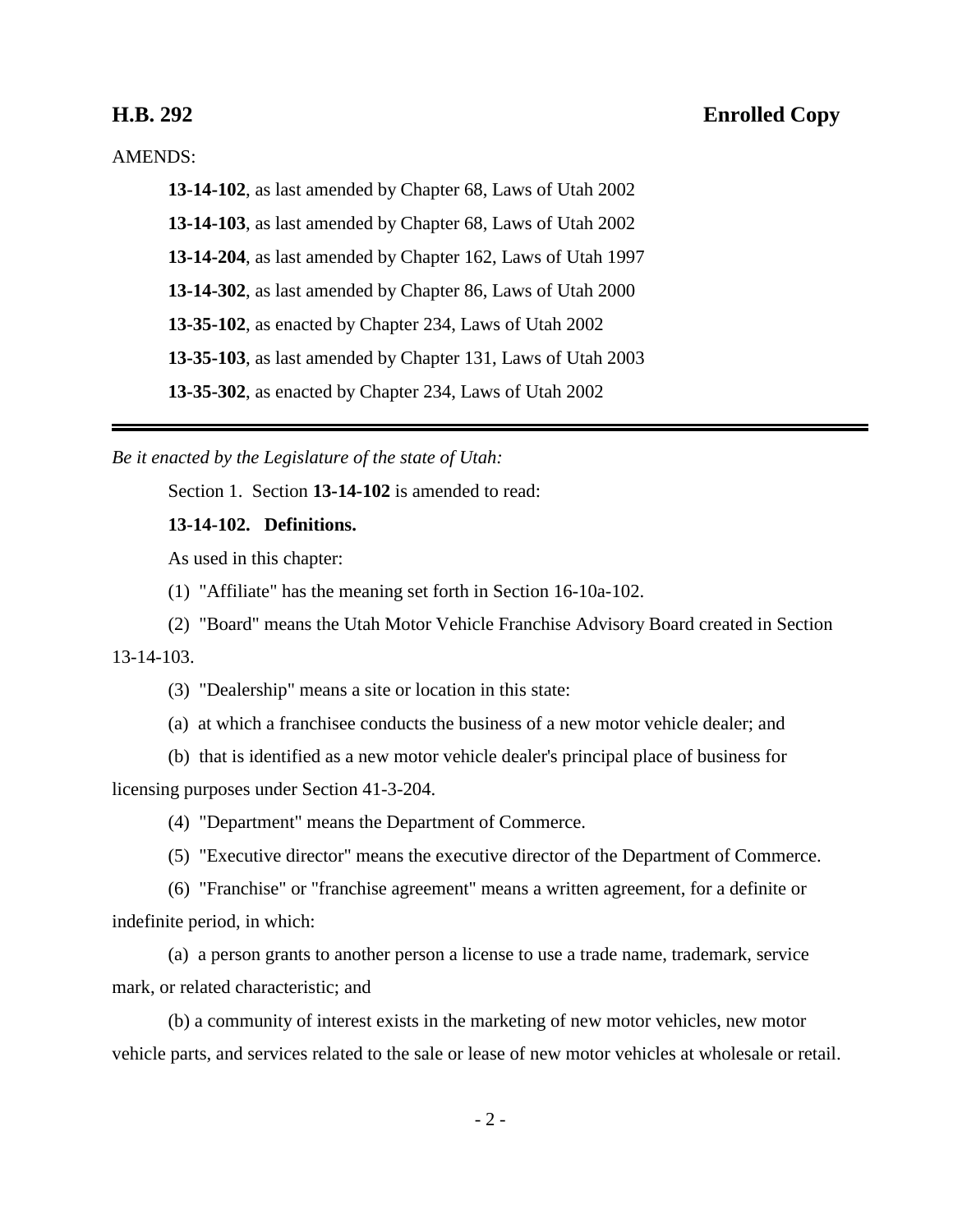(7) "Franchisee" means a person with whom a franchisor has agreed or permitted, in writing or in practice, to purchase, sell, or offer for sale new motor vehicles manufactured, produced, represented, or distributed by the franchisor.

(8) "Franchisor" means a person who has, in writing or in practice, agreed with or permits a franchisee to purchase, sell, or offer for sale new motor vehicles manufactured, produced, represented, or distributed by the franchisor, and includes:

(a) the manufacturer or distributor of the new motor vehicles;

(b) an intermediate distributor; and

(c) an agent, officer, or field or area representative of the franchisor.

(9) "Lead" means the referral by a franchisor to a franchisee of a potential customer whose contact information was obtained from a franchisor's program, process, or system designed to generate referrals for the purchase or lease of a new motor vehicle, or for service work related to the franchisor's vehicles.

(10) "Line-make" means the motor vehicles that are offered for sale, lease, or distribution under a common name, trademark, service mark, or brand name of the franchisor, or manufacturer of the motor vehicle.

(11) "Mile" means 5,280 feet.

(12) "Motor home" means a self-propelled vehicle, primarily designed as a temporary dwelling for travel, recreational, or vacation use.

(13) (a) "Motor vehicle" means:

 $[(a)]$  (i) a travel trailer;

 $[(**b**)]$  (ii) a motor vehicle as defined in Section 41-3-102;

 $[\text{e}(\text{e})]$  (iii) a semitrailer as defined in Section 41-1a-102;

 $[(d)]$  (iv) a trailer as defined in Section 41-1a-102; and

[(e)] (v) a recreational vehicle.

(b) "Motor vehicle" does not include a motorcycle as defined in Section 41-1a-102.

(14) "New motor vehicle" [has the same meaning as defined in Section 41-3-102] means a motor vehicle as defined in Subsection (13) that has never been titled or registered and has been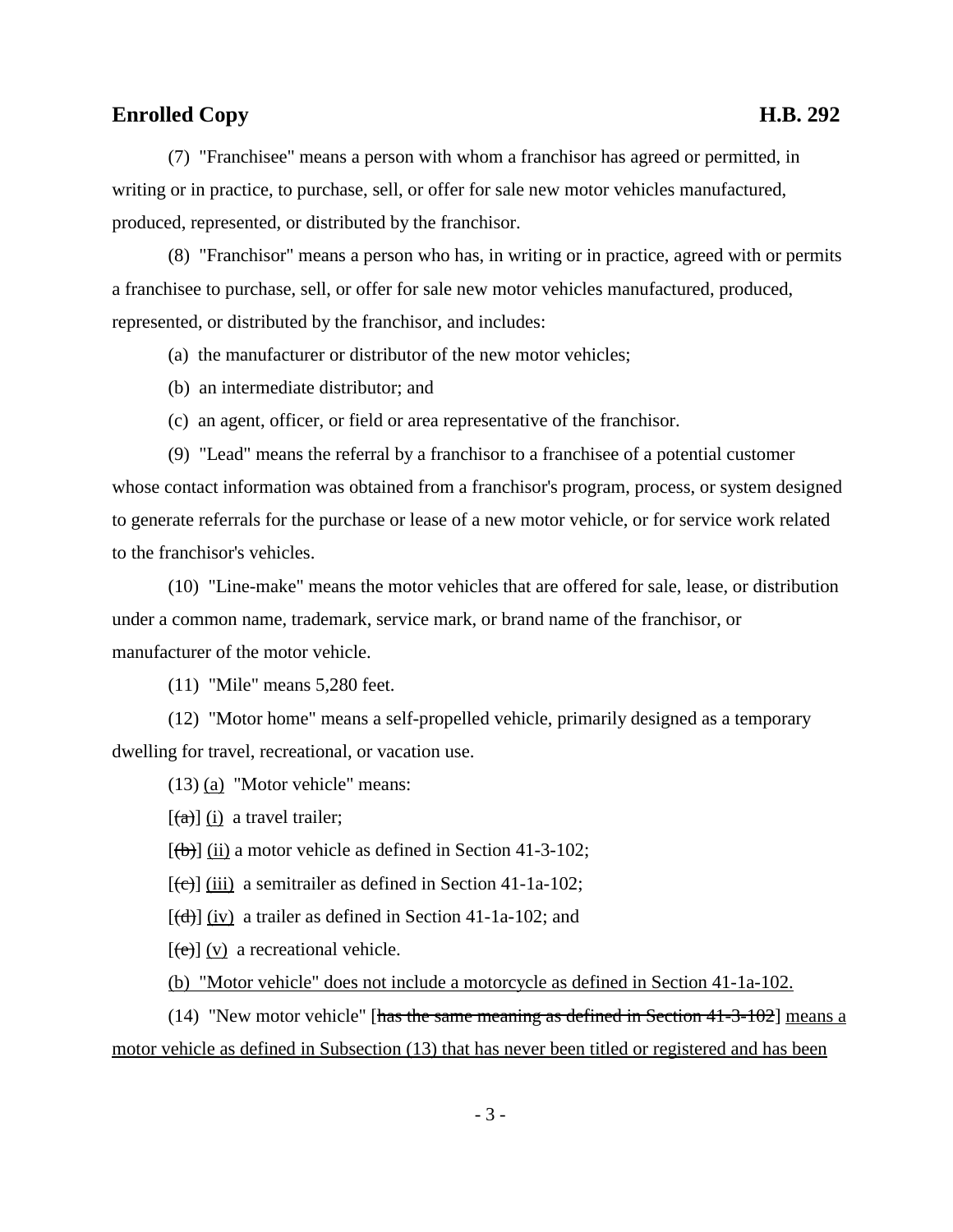driven less than 7,500 miles, unless the motor vehicle is a trailer, travel trailer, or semitrailer, in which case the mileage limit does not apply.

(15) "New motor vehicle dealer" is a person who is licensed under Subsection  $41-3-202(1)(a)$  to sell new motor vehicles.

(16) "Notice" or "notify" includes both traditional written communications and all reliable forms of electronic communication unless expressly prohibited by statute or rule.

(17) "Recreational vehicle" means a vehicular unit other than a mobile home, primarily designed as a temporary dwelling for travel, recreational, or vacation use, which is either self-propelled or pulled by another vehicle. "Recreational vehicle" includes a travel trailer, a camping trailer, a motor home, a fifth wheel trailer, and a van.

(18) (a) "Relevant market area," except with respect to recreational vehicles, means:

(i) the county in which a dealership is to be established or relocated; and

(ii) the area within a ten-mile radius from the site of the new or relocated dealership.

(b) "Relevant market area," with respect to recreational vehicles, means:

- (i) the county in which the dealership is to be established or relocated; and
- (ii) the area within a 35-mile radius from the site of the new or relocated dealership.

(19) "Sale, transfer, or assignment" means any disposition of a franchise or an interest in a franchise, with or without consideration, including a bequest, inheritance, gift, exchange, lease, or license.

(20) "Serve" or "served," unless expressly indicated otherwise by statute or rule, includes any reliable form of communication.

(21) "Travel trailer," "camping trailer," or "fifth wheel trailer" means a portable vehicle without motive power, designed as a temporary dwelling for travel, recreational, or vacation use that does not require a special highway movement permit when drawn by a self-propelled motor vehicle.

(22) "Written," "write," "in writing," or other variations of those terms shall include all reliable forms of electronic communication.

Section 2. Section **13-14-103** is amended to read: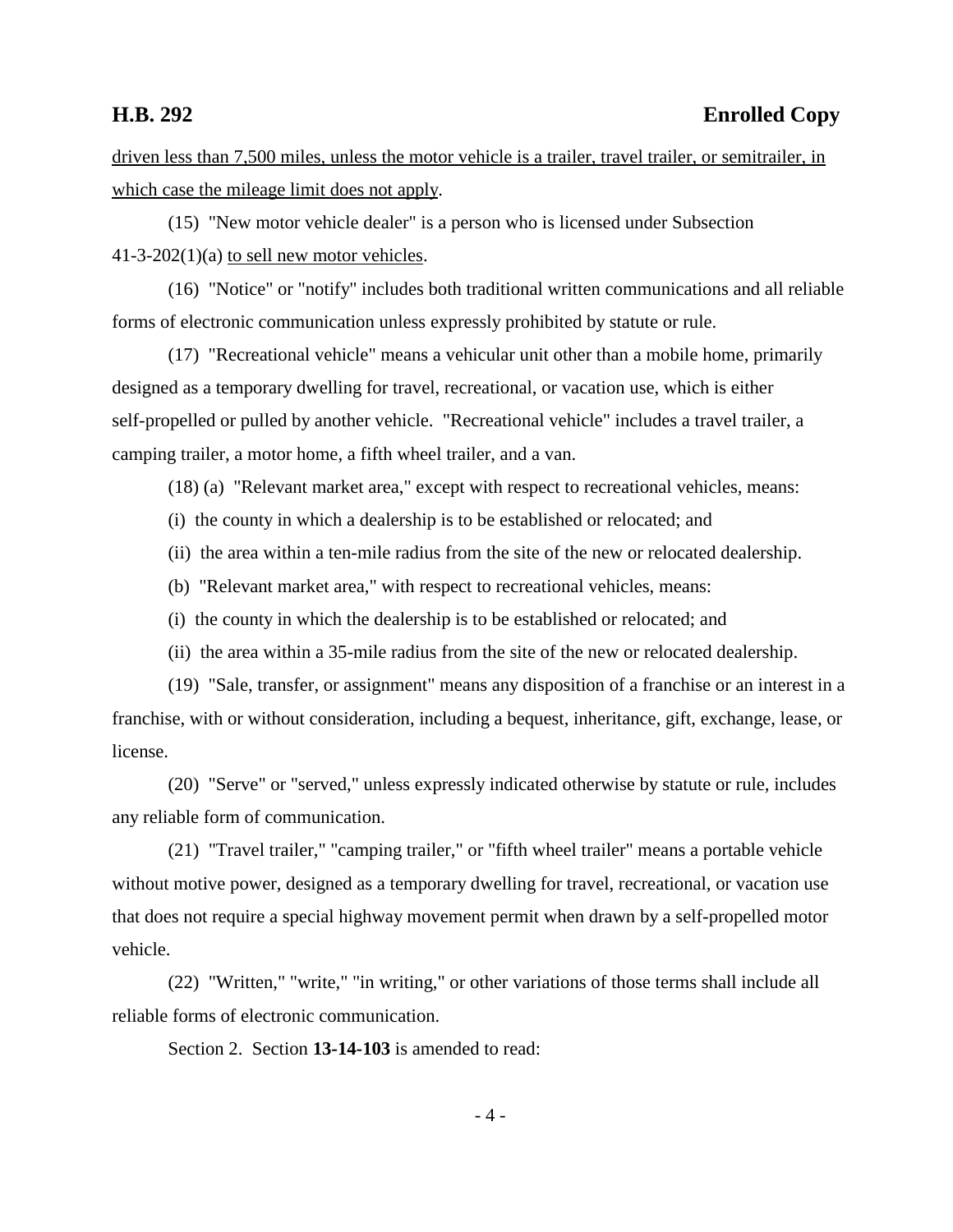# **13-14-103. Utah Motor Vehicle Franchise Advisory Board -- Creation -- Appointment of members -- Alternate members -- Chair -- Quorum -- Conflict of interest.**

(1) There is created within the department the Utah Motor Vehicle Franchise Advisory Board that consists of:

(a) the executive director or the executive director's designee;

(b) six members appointed by the executive director, with the concurrence of the governor as follows:

(i) one [motorcycle or] recreational motor vehicle franchisee;

(ii) two new motor vehicle franchisees from  $\lceil \frac{\text{among the three}}{\text{there}} \rceil$  different congressional districts [of] in the state [as the districts were constituted on January 1, 1996, no more than one of which shall be located in the same congressional district]; and

(iii) three members representing motor vehicle franchisors registered by the department pursuant to Section 13-14-105, or three members of the general public, none of whom shall be related to any franchisee, or any combination of these representatives under this Subsection  $(1)(b)(iii)$ ; and

 $[\overline{(iv)}]$  (c) (i) three alternate members, with one alternate from each of the designations set forth in Subsections  $(1)(b)(i)$ ,  $(1)(b)(ii)$ , and  $(1)(b)(iii)$ , [who] except that the new motor vehicle franchisee alternate or alternates for the designation under Subsection (1)(b)(ii) may be from any congressional district; and

(ii) an alternate who shall take the place of a regular advisory board member from the same designation at a meeting of the advisory board where that regular advisory board member is absent or otherwise disqualified from participating in the advisory board meeting.

(2) (a) Members of the advisory board shall be appointed for a term of four years.

(b) The executive director may adjust the term of members who were appointed to the advisory board prior to July 1, 2001, by extending the unexpired term of a member for up to two additional years in order to insure that approximately half of the members are appointed every two years.

(c) In the event of a vacancy on the advisory board, the executive director with the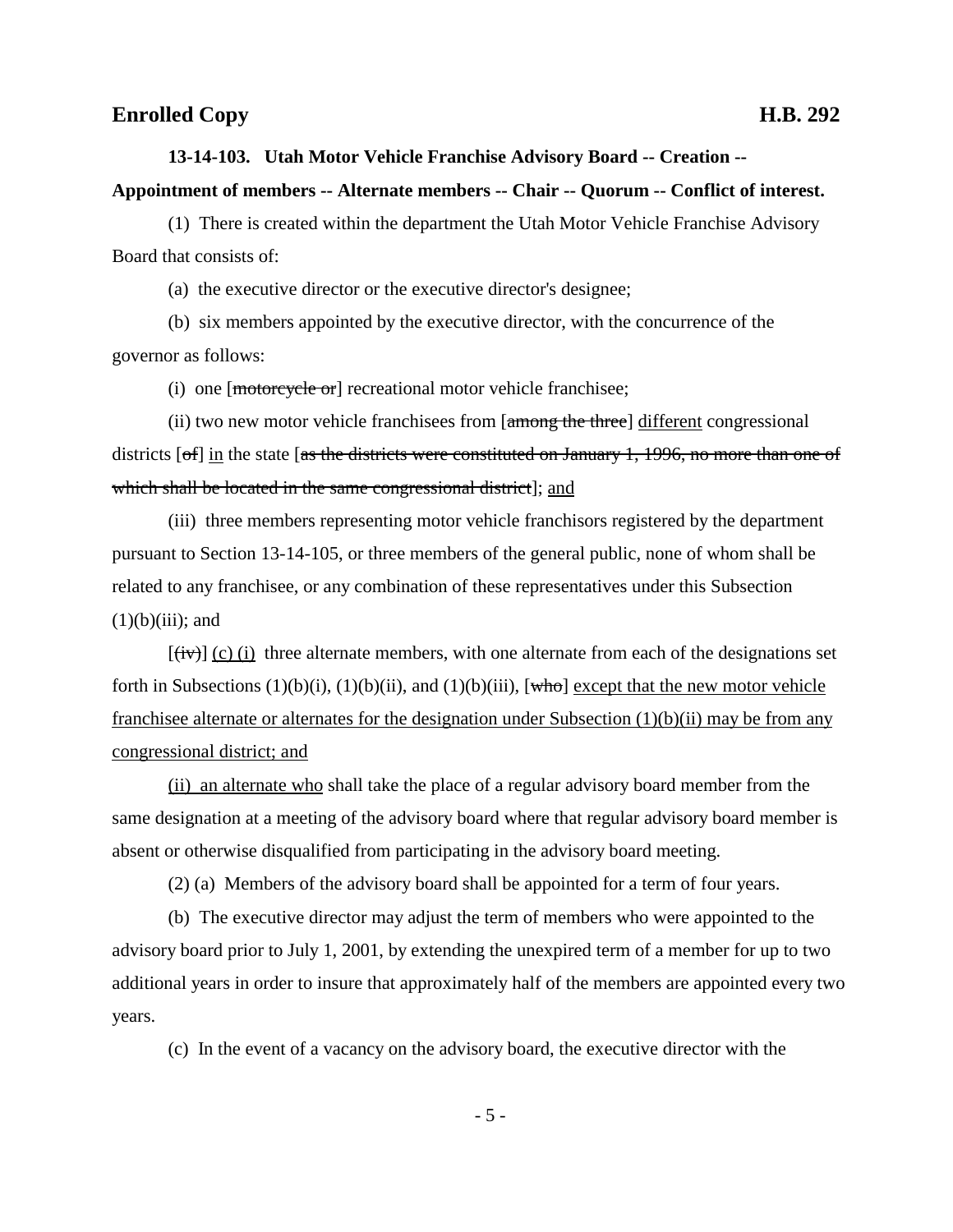concurrence of the governor, shall appoint an individual to complete the unexpired term of the member whose office is vacant.

(d) A member may not be appointed to more than two consecutive terms.

(3) (a) The executive director or the executive director's designee shall be the chair of the advisory board.

(b) The department shall keep a record of all hearings, proceedings, transactions, communications, and recommendations of the advisory board.

(4) Four or more members of the advisory board constitute a quorum for the transaction of business. The action of a majority of the members of the advisory board is considered the action of the advisory board.

(5) (a) A member of the advisory board may not participate as a board member in a proceeding or hearing:

(i) involving the member's licensed business or employer; or

(ii) when a member, a member's business or family, or employer has a pecuniary interest in the outcome or other conflict of interest concerning an issue before the advisory board.

(b) If a member of the advisory board is disqualified under Subsection (5)(a), the executive director shall select the appropriate alternate member to act on the issue before the advisory board as provided in Subsection  $(1)[(b)(iv)](c)$ .

(6) Except for the executive director or the executive director's designee, an individual may not be appointed or serve on the advisory board while holding any other elective or appointive state or federal office.

(7) (a) (i) A member of the advisory board who is not a government employee shall receive no compensation or benefits for the member's services, but may receive per diem and expenses incurred in the performance of the member's official duties at the rates established by the Division of Finance under Sections 63A-3-106 and 63A-3-107.

(ii) A member may decline to receive per diem and expenses for the member's services.

(b) (i) A state government officer and employee member who does not receive salary, per diem, or expenses from the member's agency for the member's service may receive per diem and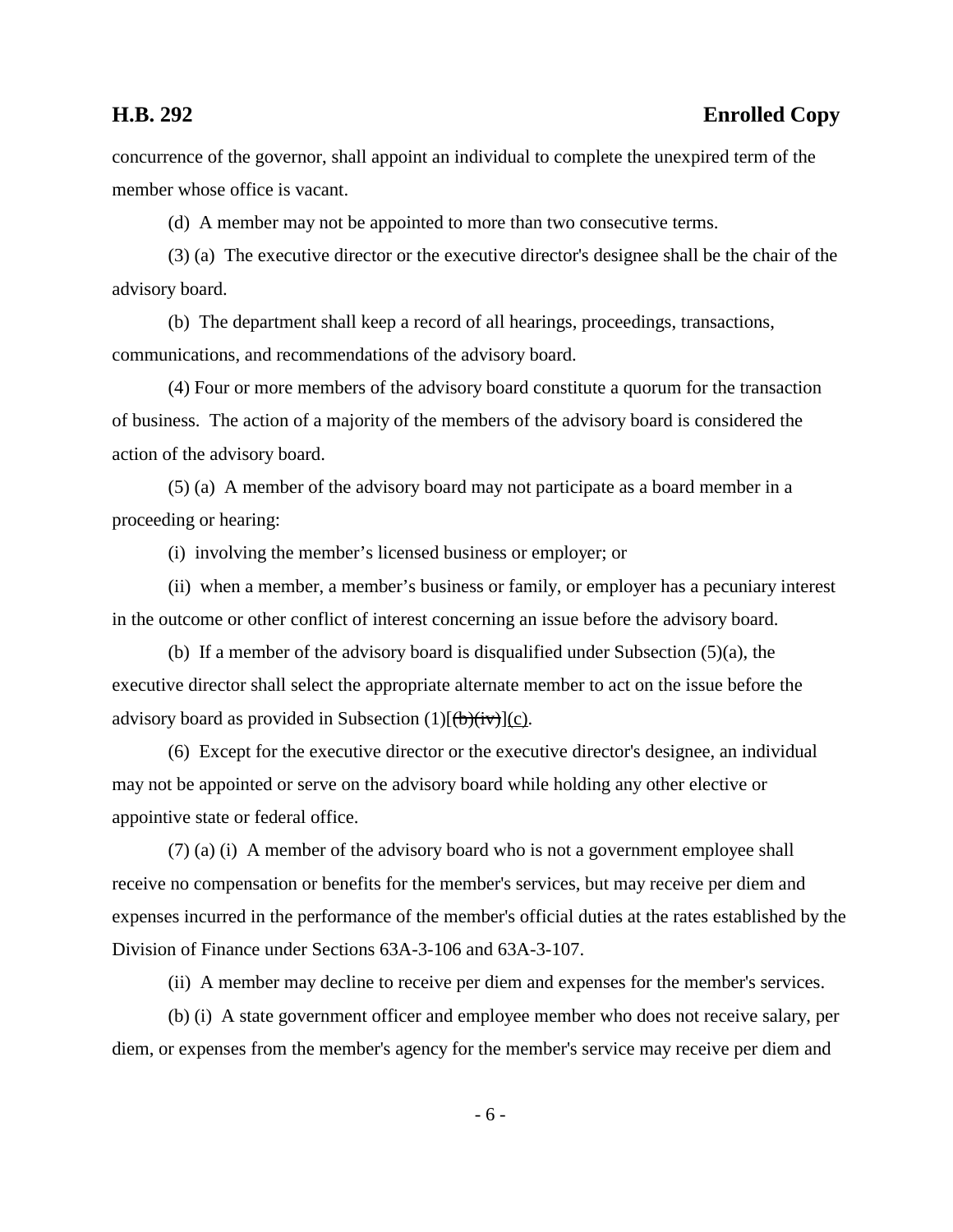expenses incurred in the performance of the member's official duties at the rates established by the Division of Finance under Sections 63A-3-106 and 63A-3-107.

(ii) A state government officer and employee member may decline to receive per diem and expenses for the member's service.

(8) The department shall provide necessary staff support to the advisory board.

Section 3. Section **13-14-204** is amended to read:

**13-14-204. Franchisor's obligations related to service -- Franchisor audits -- Time limits.**

(1) Each franchisor shall specify in writing to each of its franchisees licensed as a new motor vehicle dealer in this state:

(a) the franchisee's obligations for new motor vehicle preparation, delivery, and warranty service on its products;

(b) the schedule of compensation to be paid to the franchisee for parts, work, and service; and

(c) the time allowance for the performance of work and service.

(2) (a) The schedule of compensation described in Subsection (1) shall include reasonable compensation for diagnostic work, as well as repair service, parts, and labor.

(b) Time allowances described in Subsection (1) for the diagnosis and performance of warranty work and service shall be reasonable and adequate for the work to be performed.

(3) (a) In the determination of what constitutes reasonable compensation under this section, the principal factor to be considered is the prevailing wage rates being paid by franchisees in the relevant market area in which the franchisee is doing business.

(b) Compensation of the franchisee for warranty service work may not be less than the amount charged by the franchisee for like parts and service to retail or fleet customers, if the amounts are reasonable. In the case of a recreational vehicle franchisee, reimbursement for parts used in the performance of warranty repairs, including those parts separately warranted directly to the consumer by a recreational vehicle parts supplier, may not be less than the franchisee's cost plus 20%. For purposes of this Subsection (3)(b), the term "cost" shall be that same price paid by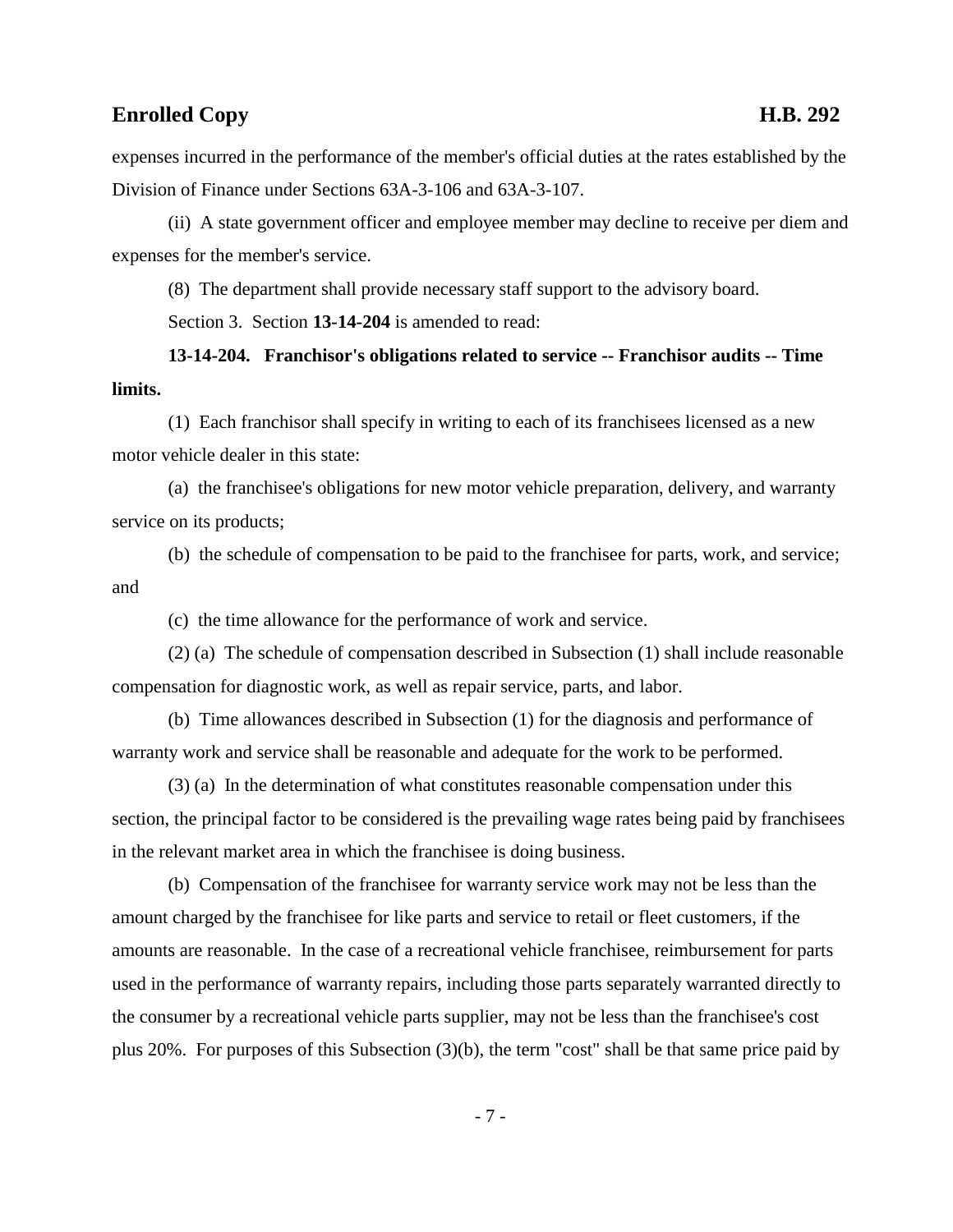a franchisee to a franchisor or supplier for the part when the part is purchased for a nonwarranty repair.

(4) A franchisor may not fail to:

(a) perform any warranty obligation;

(b) include in written notices of franchisor's recalls to new motor vehicle owners and franchisees the expected date by which necessary parts and equipment will be available to franchisees for the correction of the defects; or

(c) compensate any of the franchisees for repairs effected by the recall.

(5) If a franchisor disallows a franchisee's claim for a defective part, alleging that the part is not defective, the franchisor at its option shall:

(a) return the part to the franchisee at the franchisor's expense; or

(b) pay the franchisee the cost of the part.

(6) (a) A claim made by a franchisee pursuant to this section for labor and parts shall be paid within 30 days after its approval.

(b) A claim shall be either approved or disapproved by the franchisor within 30 days after receipt of the claim on a form generally used by the franchisor and containing the generally required information. Any claim not specifically disapproved of in writing within 30 days after the receipt of the form is considered to be approved and payment shall be made within 30 days.

(7) Warranty service audits of franchisee records may be conducted by the franchisor on a reasonable basis.

(8) A franchisee's claim for warranty compensation may not be denied except for good cause such as performance of nonwarranty repairs, lack of material documentation, fraud, or misrepresentation.

(9) (a) Any charge backs for warranty parts or service compensation and service incentives shall only be enforceable for the 12-month period immediately following the date the payment for warranty reimbursement was made by the franchisor.

(b) Except as provided in Subsection (9)(c), all charge backs levied by a franchisor for sales compensation or sales incentives arising out of the sale or lease of a motor vehicle sold or

- 8 -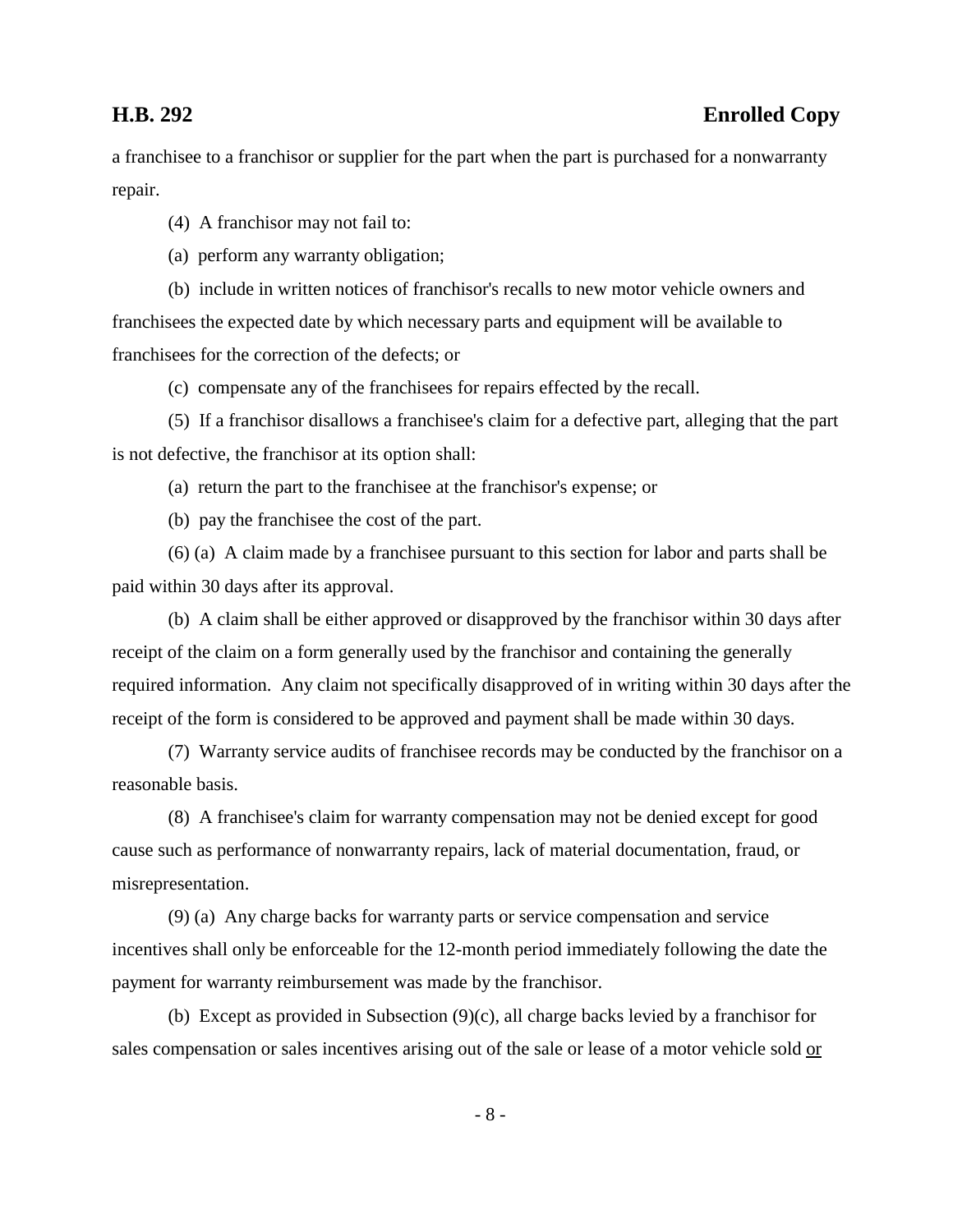leased by a franchisee shall be compensable only if written notice of the charge back is received by the franchisee within [24] 12 months immediately following the date when the sales incentive program terminates, but no later than 24 months following the date when payment for the sales compensation or sales incentive was made by the franchisor to the franchisee.

(c) The time limitations of this Subsection (9) do not preclude charge backs for any fraudulent claim that was previously paid.

Section 4. Section **13-14-302** is amended to read:

### **13-14-302. Issuance of additional franchises -- Relocation of existing franchisees.**

(1) (a) Except as provided in Subsection (2), a franchisor shall comply with Subsection (1)(b) if the franchisor seeks to:

(i) enter into a franchise establishing a motor vehicle dealership within a relevant market area where the same line-make is represented by another franchisee; or

(ii) relocate an existing motor vehicle dealership.

(b) (i) If a franchisor seeks to take an action listed Subsection (1)(a), prior to taking the action, the franchisor shall in writing notify the board and each franchisee in that line-make in the relevant market area that the franchisor intends to take an action described in Subsection  $(1)(a)$ .

(ii) The notice required by Subsection  $(1)(b)(i)$  shall:

(A) specify the good cause on which it intends to rely for the action; and

(B) be delivered by registered or certified mail or by any form of reliable electronic communication through which receipt is verifiable.

(c) Within 45 days of receiving notice required by Subsection (1)(b), any franchisee that is required to receive notice under Subsection (1)(b) may protest to the board the establishing or relocating of the dealership. When a protest is filed, the board shall inform the franchisor that:

(i) a timely protest has been filed;

(ii) a hearing is required;

(iii) the franchisor may not establish or relocate the proposed dealership until the board has held a hearing; and

(iv) the franchisor may not establish or relocate a proposed dealership if the board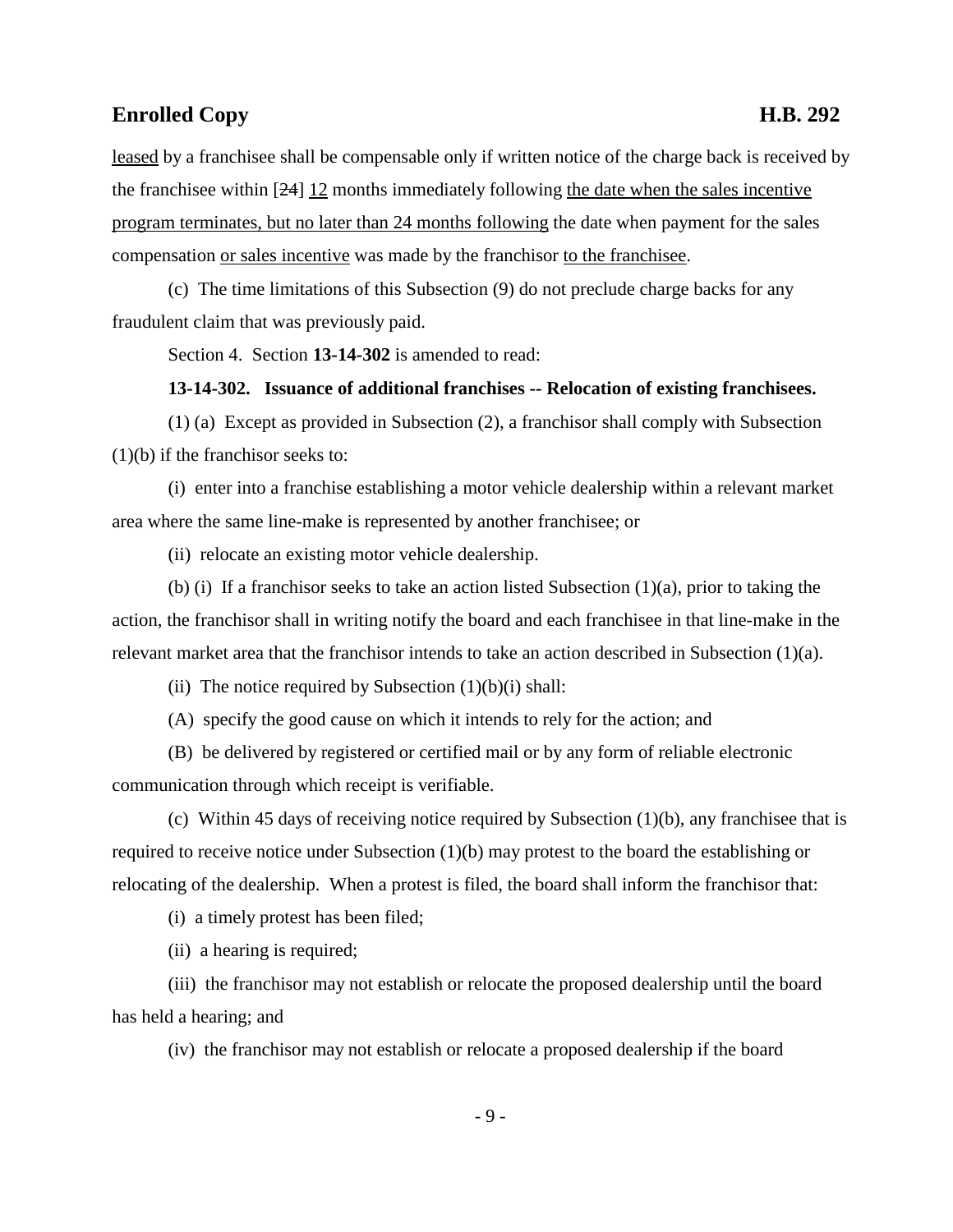determines that there is not good cause for permitting the establishment or relocation of the dealership.

(d) If multiple protests are filed under Subsection  $(1)(c)$ , hearings may be consolidated to expedite the disposition of the issue.

(2) Subsection (1) does not apply to a relocation that is:

(a) less than one aeronautical mile from the existing location of the franchisee's dealership; and

(b) within the same county.

(3) For purposes of this section:

(a) relocation of an existing franchisee's dealership in excess of one mile from its existing location is considered the establishment of an additional franchise in the line-make of the relocating franchise; [and]

(b) the reopening in a relevant market area of a dealership that has not been in operation for one year or more is considered the establishment of an additional motor vehicle dealership[-]; and

(c) (i) except as provided in Subsection  $(3)(c)(ii)$ , the establishment of a temporary additional place of business by a recreational vehicle franchisee is considered the establishment of an additional motor vehicle dealership; and

(ii) the establishment of a temporary additional place of business by a recreational vehicle franchisee is not considered the establishment of an additional motor vehicle dealership if the recreational vehicle franchisee is participating in a trade show where three or more recreational vehicle dealers are participating.

Section 5. Section **13-35-102** is amended to read:

**13-35-102. Definitions.**

As used in this chapter:

(1) "Board" means the Utah Powersport Vehicle Franchise Advisory Board created in Section 13-35-103.

(2) "Dealership" means a site or location in this state: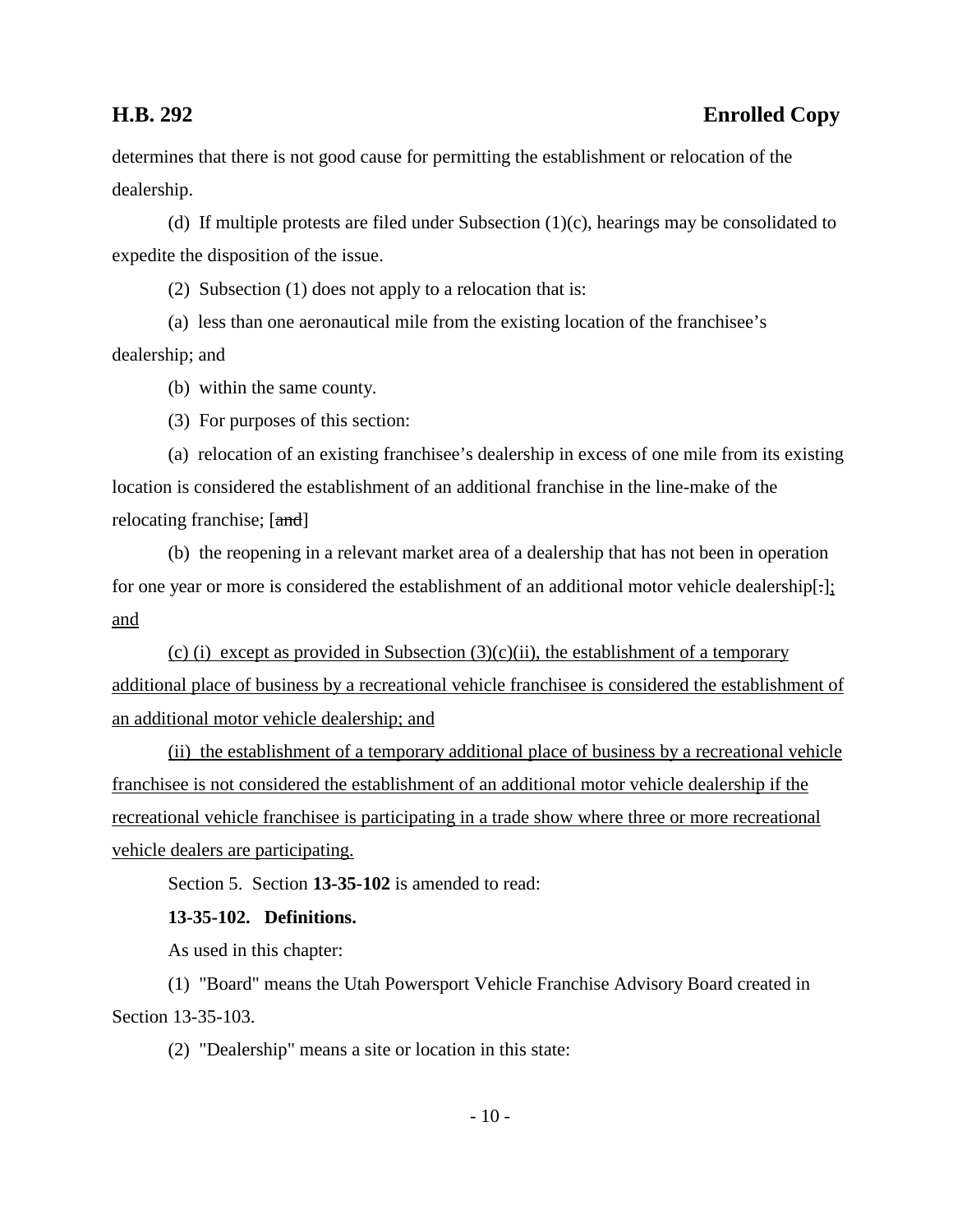(a) at which a franchisee conducts the business of a new powersport vehicle dealer; and

(b) that is identified as a new powersport vehicle dealer's principal place of business for registration purposes under Section 13-35-105.

(3) "Department" means the Department of Commerce.

(4) "Executive director" means the executive director of the Department of Commerce.

(5) "Franchise" or "franchise agreement" means a written agreement, for a definite or indefinite period, in which:

(a) a person grants to another person a license to use a trade name, trademark, service mark, or related characteristic; and

(b) a community of interest exists in the marketing of new powersport vehicles, new powersport vehicle parts, and services related to the sale or lease of new powersport vehicles at wholesale or retail.

(6) "Franchisee" means a person with whom a franchisor has agreed or permitted, in writing or in practice, to purchase, sell, or offer for sale new powersport vehicles manufactured, produced, represented, or distributed by the franchisor.

(7) (a) "Franchisor" means a person who has, in writing or in practice, agreed with or permits a franchisee to purchase, sell, or offer for sale new powersport vehicles manufactured, produced, represented, or distributed by the franchisor, and includes:

(i) the manufacturer or distributor of the new powersport vehicles;

(ii) an intermediate distributor;

(iii) an agent, officer, or field or area representative of the franchisor; and

(iv) a person who is affiliated with a manufacturer or a representative or who directly or indirectly through an intermediary is controlled by, or is under common control with the manufacturer.

(b) For purposes of Subsection  $(7)(a)(iv)$ , a person is controlled by a manufacturer if the manufacturer has the authority directly or indirectly by law or by an agreement of the parties, to direct or influence the management and policies of the person.

(8) "Lead" means the referral by a franchisor to a franchisee of an actual or potential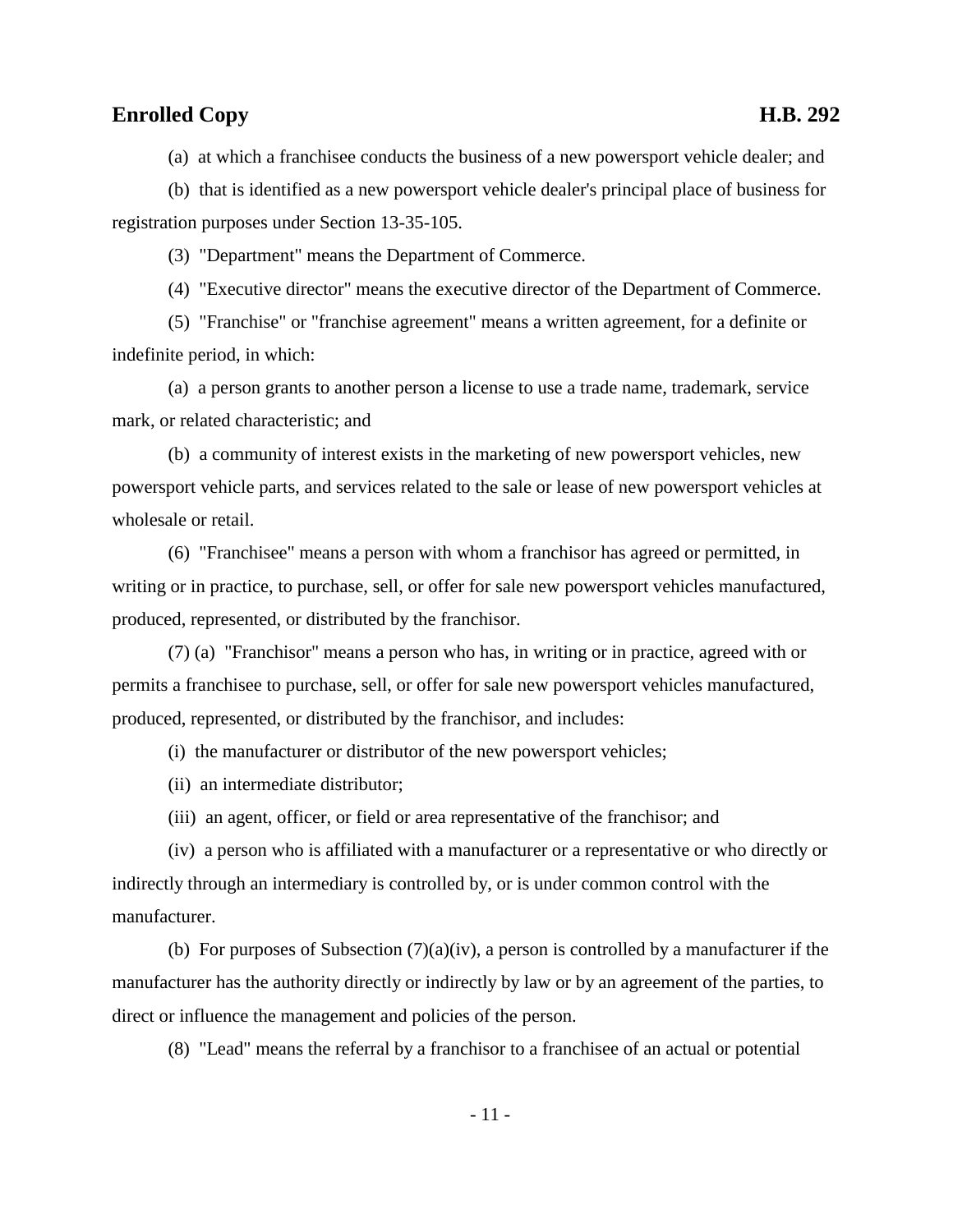customer for the purchase or lease of a new powersport vehicle, or for service work related to the franchisor's vehicles.

(9) "Line-make" means the powersport vehicles that are offered for sale, lease, or distribution under a common name, trademark, service mark, or brand name of the franchisor, or manufacturer of the powersport vehicle.

(10) (a) "Powersport vehicle" means:

 $[(a)]$  (i) an all-terrain type I or type II vehicle "ATV" defined in Section 41-22-2;

 $[\frac{1}{b}]$  (ii) a snowmobile as defined in Section 41-22-2;

 $[\text{e}^{-}]$  (iii) [an off-highway] a motorcycle as defined in Section 41-1a-102; [and]

 $[\overline{(d)}]$  (iv) a personal watercraft as defined in Section 73-18-2[.];

(v) except as provided in Subsection (10)(b), a motor-driven cycle as defined in Section 41-6-1; or

(vi) a moped as defined in Section 41-6-1.

(b) "Powersport vehicle" does not include:

(i) an electric assisted bicycle defined in Section 41-6-1;

(ii) a motor assisted scooter as defined in Section 41-6-1; or

(iii) a personal motorized mobility device as defined in Section 41-6-1.

(11) "New powersport vehicle dealer" means a person who is engaged in the business of buying, selling, offering for sale, or exchanging new [all-terrain vehicles, snowmobiles, off-highway motorcycles, and personal watercraft] powersport vehicles either outright or on conditional sale, bailment, lease, chattel mortgage, or otherwise who has established a place of business for the sale, lease, trade, or display of powersport vehicles.

(12) "Notice" or "notify" includes both traditional written communications and all reliable forms of electronic communication unless expressly prohibited by statute or rule.

(13) "Relevant market area" means:

- (a) the county in which a powersport dealership is to be established or relocated; and
- (b) the area within a 15-mile radius from the site of the new or relocated dealership.
- (14) "Sale, transfer, or assignment" means any disposition of a franchise or an interest in a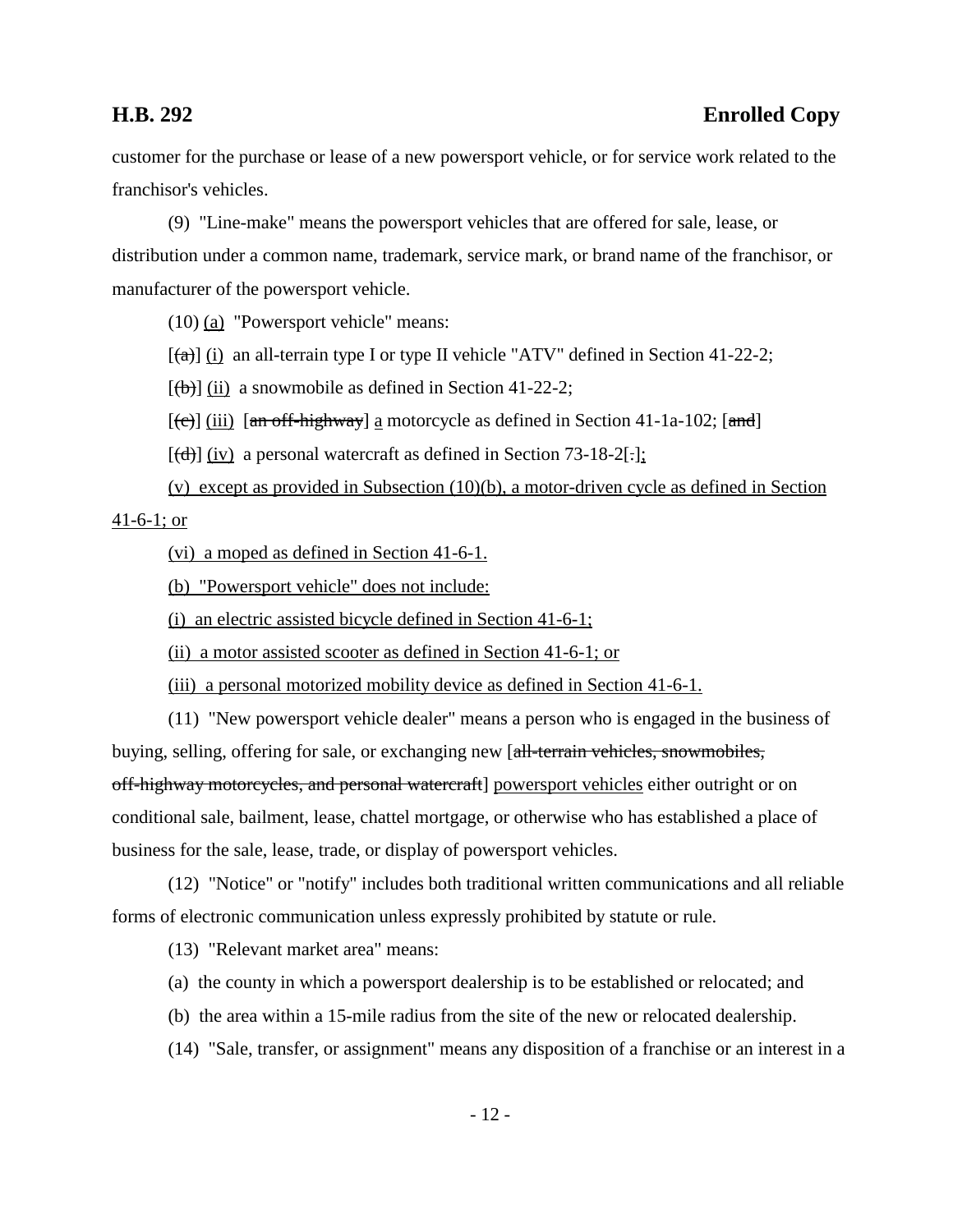franchise, with or without consideration, including a bequest, inheritance, gift, exchange, lease, or license.

(15) "Serve" or "served," unless expressly indicated otherwise by statute or rule, includes any reliable form of communication.

(16) "Written," "write," "in writing," or other variations of those terms shall include all reliable forms of electronic communication.

Section 6. Section **13-35-103** is amended to read:

# **13-35-103. Utah Powersport Vehicle Franchise Advisory Board -- Creation -- Appointment of members -- Alternate members -- Chair -- Quorum -- Conflict of interest.**

(1) There is created within the department the Utah Powersport Vehicle Franchise Advisory Board that consists of:

(a) the executive director or the executive director's designee; and

(b) six members appointed by the executive director, with the concurrence of the governor, as follows:

(i) three new powersport vehicle franchisees [from among], one from each of the three congressional districts  $\lceil \text{of} \rceil$  in the state  $\lceil \text{as the districts were constituted on January 1, 1996, no} \rceil$ more than one of whom shall be located in the same congressional district]; and

(ii) three members representing powersport vehicle franchisors registered by the department pursuant to Section 13-35-105, or three members of the general public, none of whom shall be related to any franchisee, or any combination of these representatives under this Subsection  $(1)(b)(ii)$ .

(2) (a) The executive director shall also appoint, with the concurrence of the governor, [six] three alternate members, with at least one alternate from each of the designations set forth in Subsections  $(1)(b)(i)$  and  $(1)(b)(ii)$ , [who] except that the new powersport vehicle franchisee alternate or alternates for the designation under Subsection (1)(b)(i) may be from any congressional district.

(b) An alternate shall take the place of a regular advisory board member from the same designation at a meeting of the advisory board where that regular advisory board member is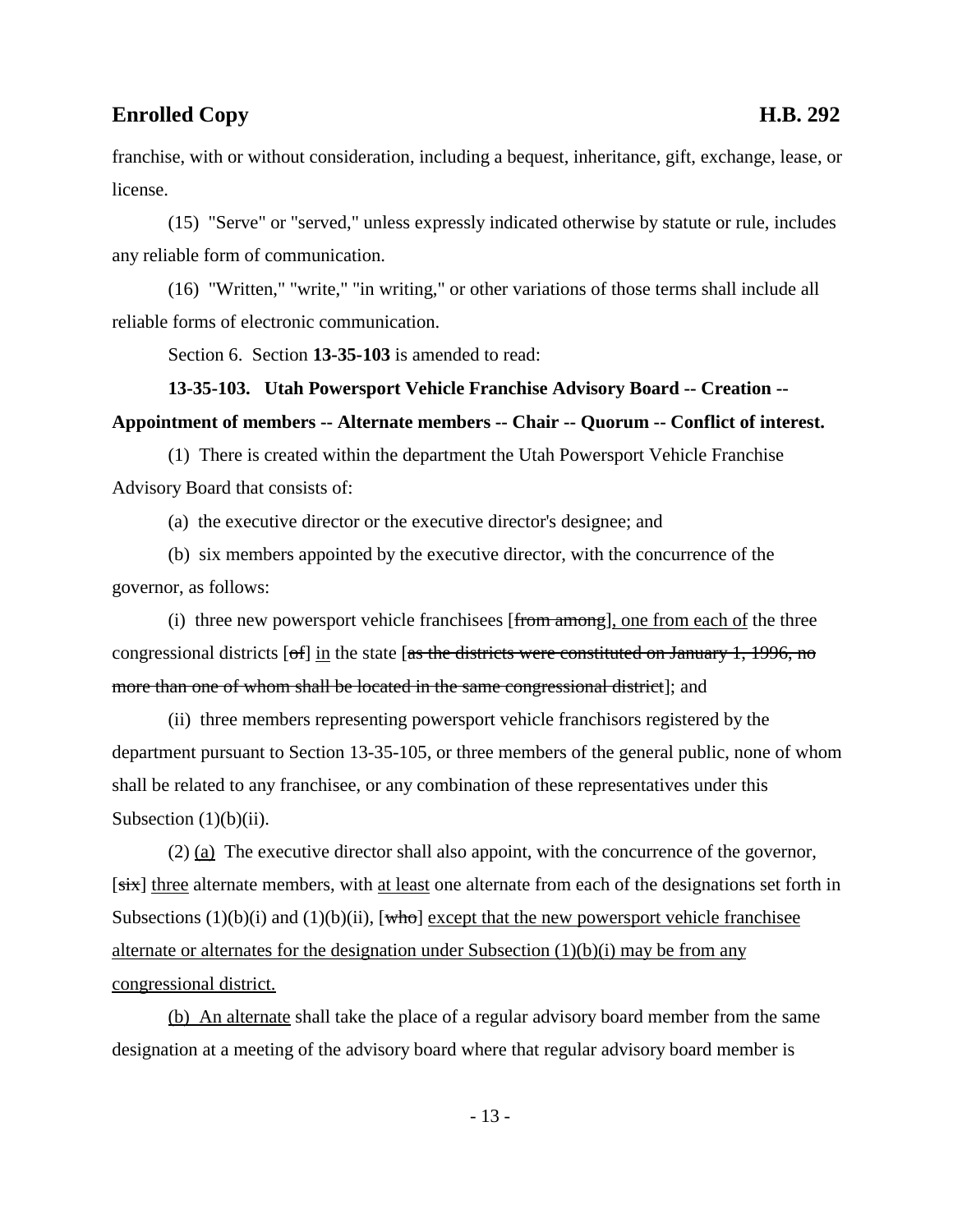## **H.B. 292 Enrolled Copy**

absent or otherwise disqualified from participating in the advisory board meeting.

(3) (a) Members of the advisory board shall be appointed for a term of four years.

(b) The executive director may adjust the term of members who were appointed to the advisory board prior to July 1, 2002, by extending the unexpired term of a member for up to two additional years in order to insure that approximately half of the members are appointed every two years.

(c) In the event of a vacancy on the advisory board, the executive director with the concurrence of the governor, shall appoint an individual to complete the unexpired term of the member whose office is vacant.

(d) A member may not be appointed to more than two consecutive terms.

(4) (a) The executive director or the executive director's designee shall be the chair of the advisory board.

(b) The department shall keep a record of all hearings, proceedings, transactions, communications, and recommendations of the advisory board.

(5) (a) Four or more members of the advisory board constitute a quorum for the transaction of business.

(b) The action of a majority of the members of the advisory board is considered the action of the advisory board.

(6) (a) A member of the advisory board may not participate as a board member in a proceeding or hearing:

(i) involving the member's business or employer; or

(ii) when a member, a member's business, family, or employer has a pecuniary interest in the outcome or other conflict of interest concerning an issue before the advisory board.

(b) If a member of the advisory board is disqualified under Subsection (6)(a), the executive director shall select the appropriate alternate member to act on the issue before the advisory board as provided in Subsection (2).

(7) Except for the executive director or the executive director's designee, an individual may not be appointed or serve on the advisory board while holding any other elective or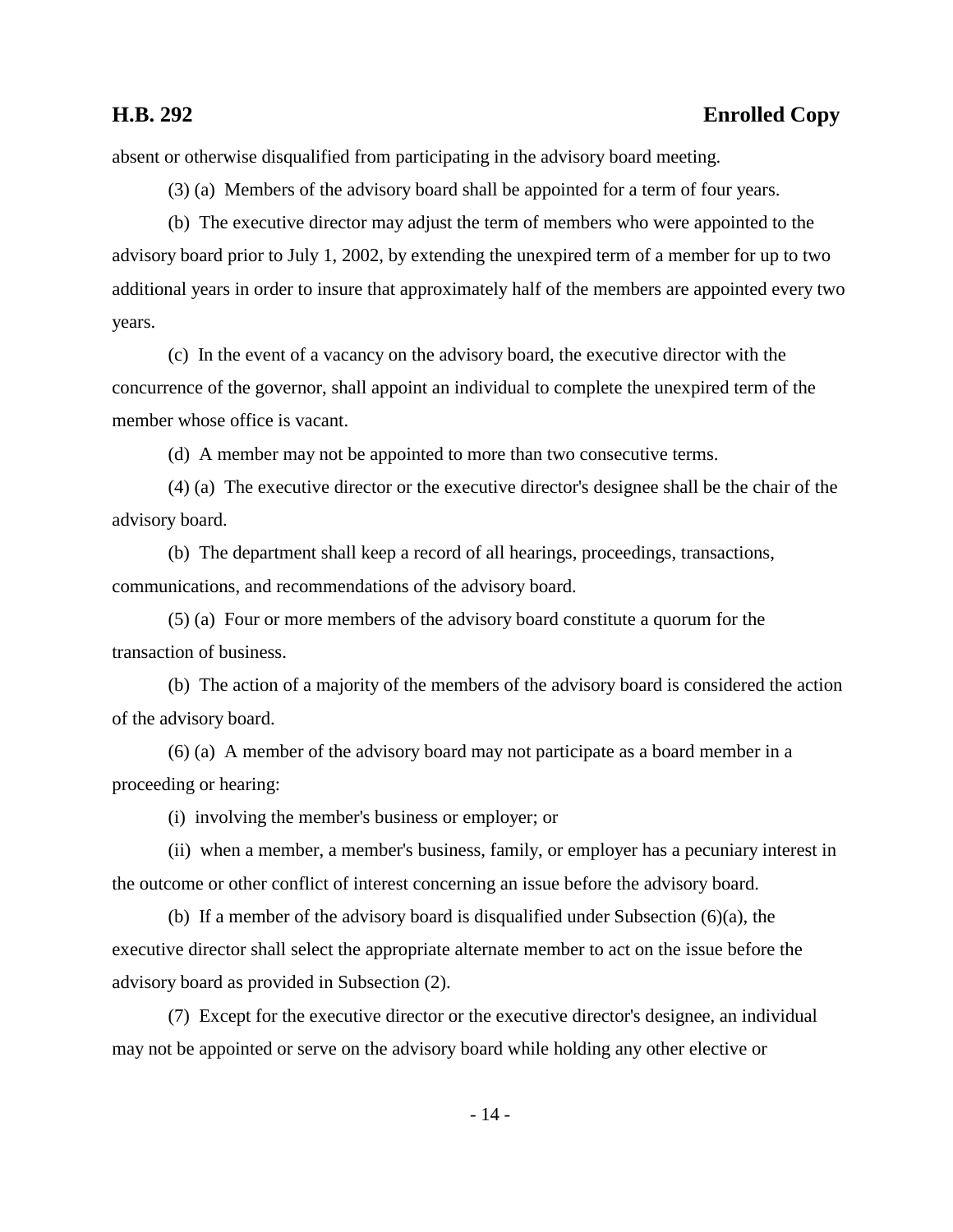appointive state or federal office.

(8) (a) (i) A member of the advisory board who is not a government employee shall receive no compensation or benefits for the member's services, but may receive per diem and expenses incurred in the performance of the member's official duties at the rates established by the Division of Finance under Sections 63A-3-106 and 63A-3-107.

(ii) A member may decline to receive per diem and expenses for the member's services.

(b) (i) A state government officer or employee member who does not receive salary, per diem, or expenses from the member's agency for the member's service may receive per diem and expenses incurred in the performance of the member's official duties at the rates established by the Division of Finance under Sections 63A-3-106 and 63A-3-107.

(ii) A state government officer or employee member may decline to receive per diem and expenses for the member's service.

(9) The department shall provide necessary staff support to the advisory board.

Section 7. Section **13-35-302** is amended to read:

### **13-35-302. Issuance of additional franchises -- Relocation of existing franchisees.**

(1) (a) Except as provided in Subsection (2), a franchisor shall comply with Subsection (1)(b) if the franchisor seeks to:

(i) enter into a franchise establishing a powersport vehicle dealership within a relevant market area where the same line-make is represented by another franchisee; or

(ii) relocate an existing powersport vehicle dealership.

(b) (i) If a franchisor seeks to take an action listed in Subsection (1)(a), prior to taking the action, the franchisor shall in writing notify the board and each franchisee in that line-make in the relevant market area that the franchisor intends to take an action described in Subsection  $(1)(a)$ .

(ii) The notice required by Subsection  $(1)(b)(i)$  shall:

(A) specify the good cause on which it intends to rely for the action; and

(B) be delivered by registered or certified mail or by any form of reliable electronic communication through which receipt is verifiable.

(c) Within 45 days of receiving notice required by Subsection (1)(b), any franchisee that is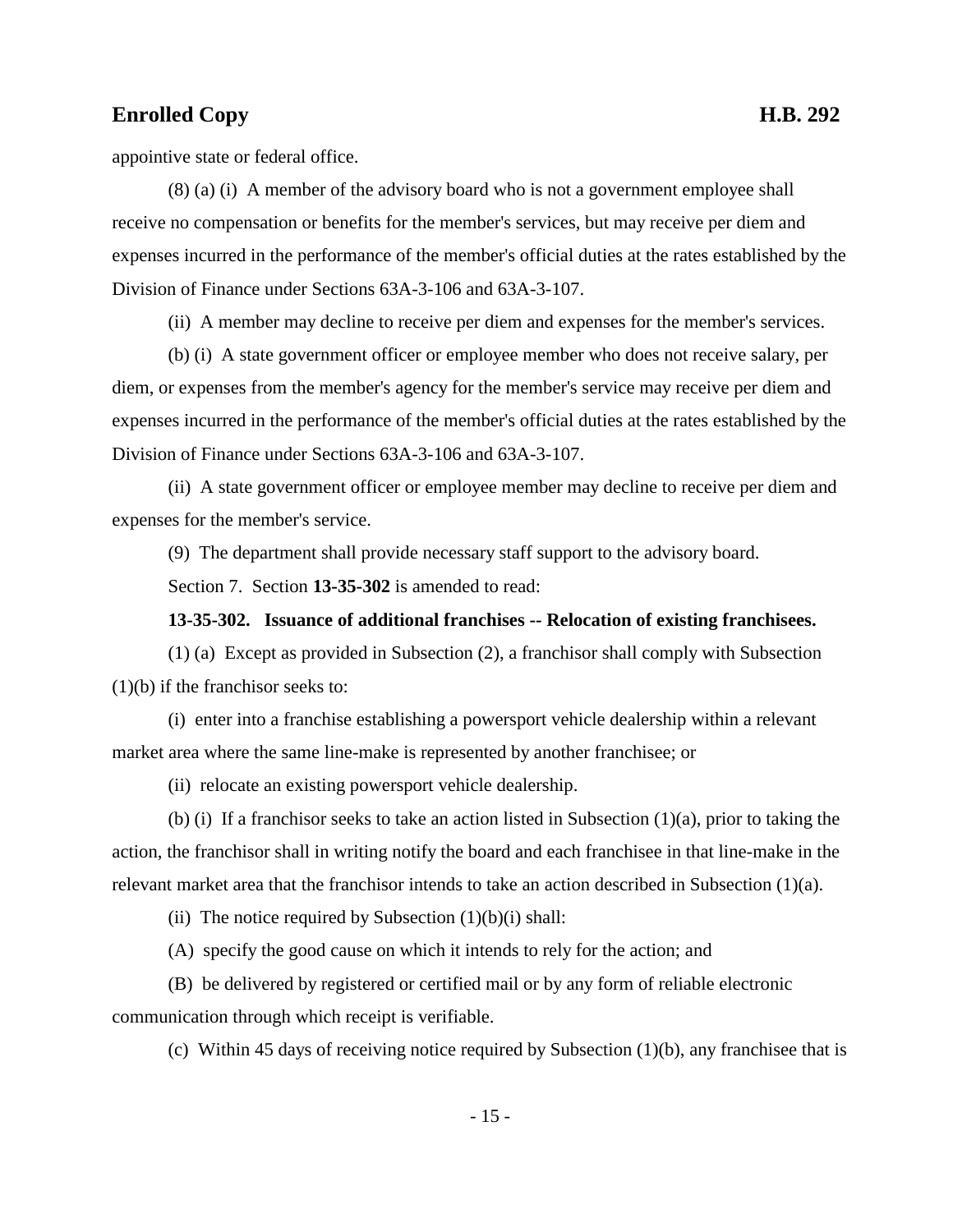## **H.B. 292 Enrolled Copy**

required to receive notice under Subsection (1)(b) may protest to the board the establishing or relocating of the dealership. When a protest is filed, the board shall inform the franchisor that:

(i) a timely protest has been filed;

(ii) a hearing is required;

(iii) the franchisor may not establish or relocate the proposed dealership until the board has held a hearing; and

(iv) the franchisor may not establish or relocate a proposed dealership if the board determines that there is not good cause for permitting the establishment or relocation of the dealership.

(d) If multiple protests are filed under Subsection (1)(c), hearings may be consolidated to expedite the disposition of the issue.

(2) Subsection (1) does not apply to a relocation that is:

(a) less than one mile from the existing location of the franchisee's dealership; and

(b) within the same county.

(3) For purposes of this section:

(a) relocation of an existing franchisee's dealership in excess of one mile from its existing location is considered the establishment of an additional franchise in the line-make of the relocating franchise; [and]

(b) the reopening in a relevant market area of a dealership that has not been in operation for one year or more is considered the establishment of an additional powersport vehicle dealership[.]; and

(c) (i) except as provided in Subsection  $(3)(c)(ii)$ , the establishment of a temporary additional place of business by a powersport vehicle franchisee is considered the establishment of an additional powersport vehicle dealership; and

(ii) the establishment of a temporary additional place of business by a powersport vehicle franchisee is not considered the establishment of an additional powersport vehicle dealership if the powersport vehicle franchisee is participating in a trade show where three or more powersport vehicle dealers are participating.